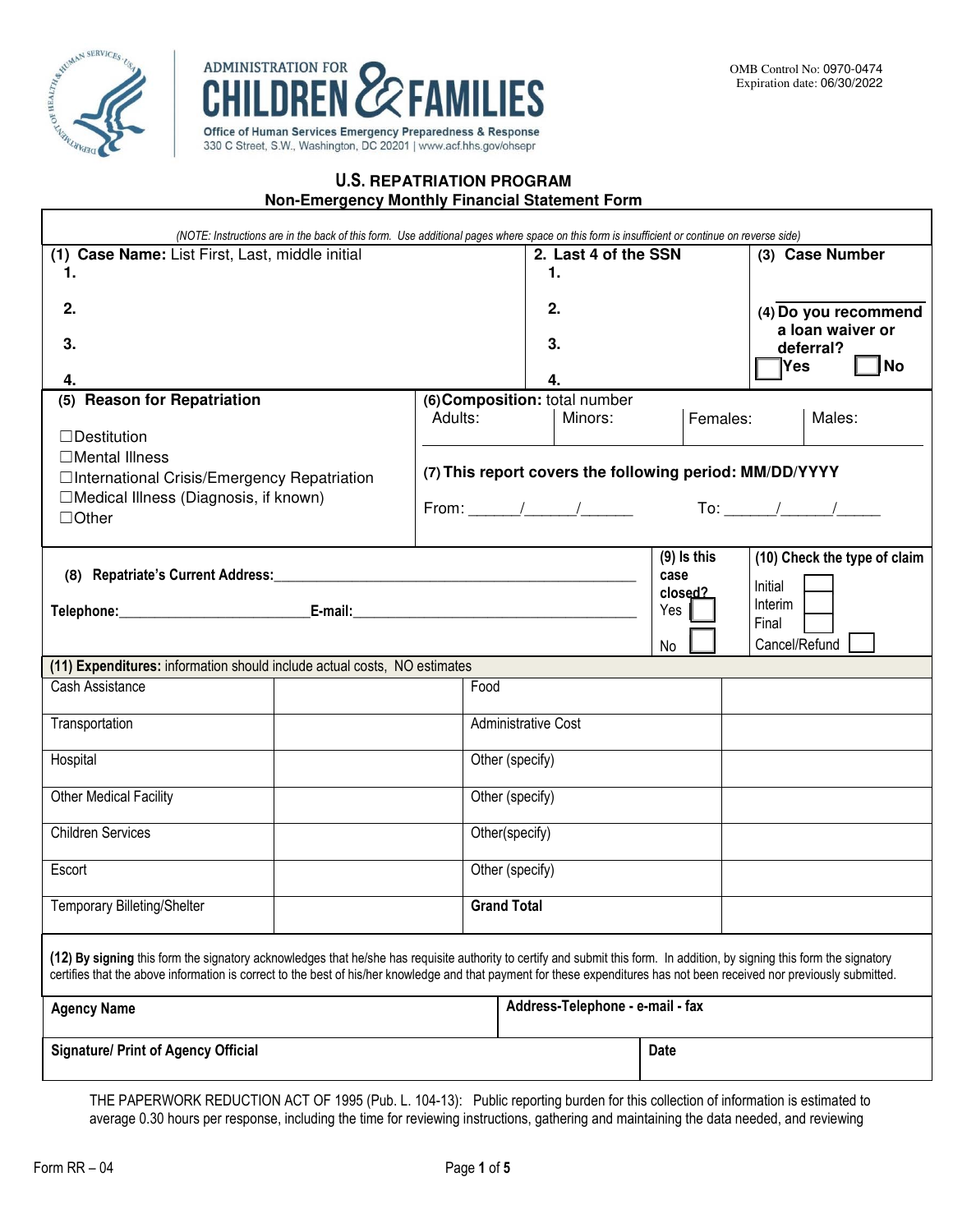the collection of information. An agency may not conduct or sponsor, and a person is not required to respond to, a collection of information unless it displays a currently valid OMB control number. Personal information provided on this form may only be disclosed for program purposes or under the conditions prescribe in 45 CFR 211.14 or 212.9. *Title 18 of the United States Code 1001* states that an individual who "knowingly and wilfully - **(1)** falsifies, conceals, or covers up by any trick, scheme, or device a material fact; **(2)** makes any materially false, fictitious, or fraudulent statement or representation; or **(3)** makes or uses any false writing or document knowing the same to contain any materially false, fictitious, or fraudulent statement or entry; shall be fined under this title, imprisoned not more than 5 years…or both"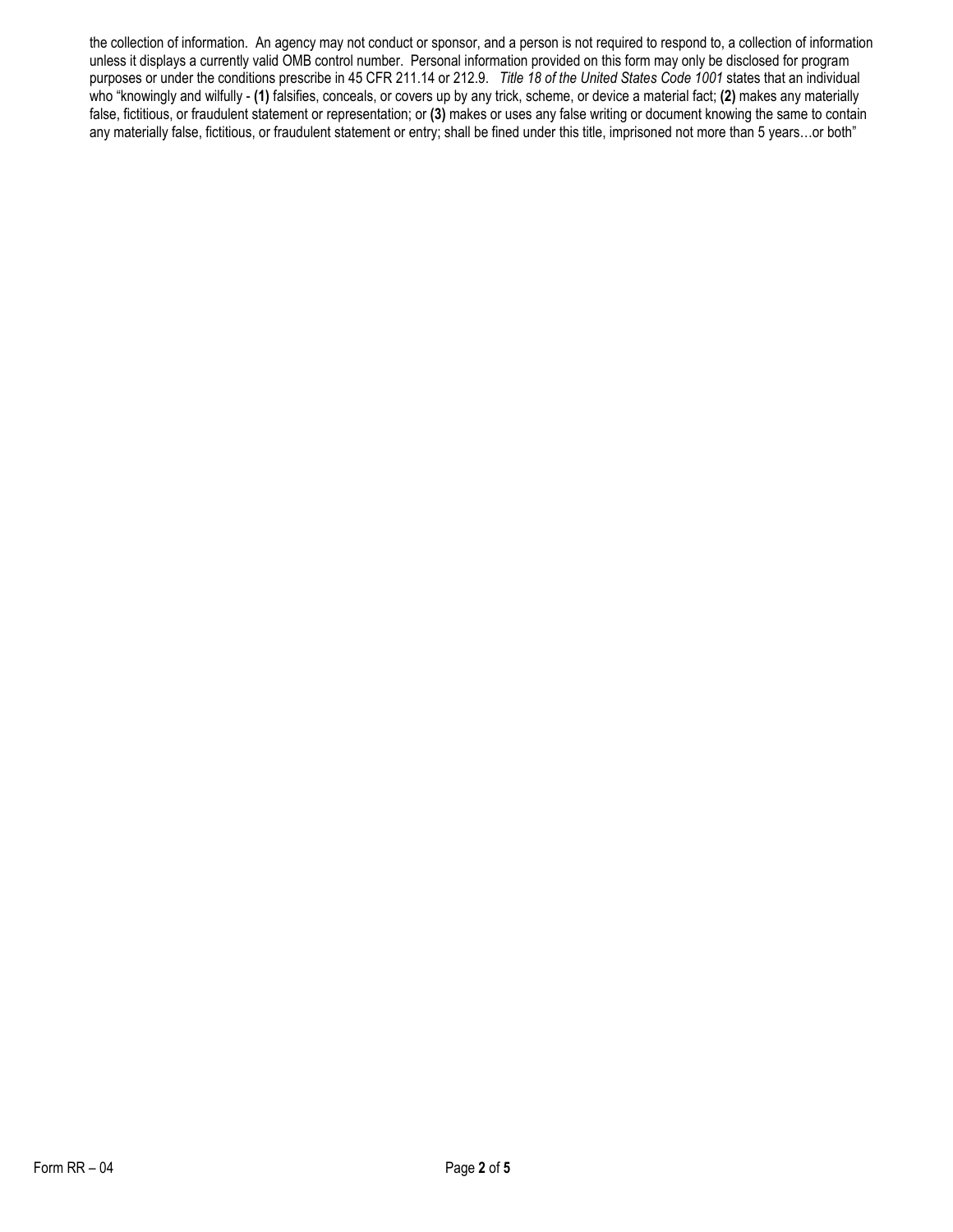

## **U.S. REPATRIATION PROGRAM Non-Emergency Monthly Financial Statement Form GENERAL INSTRUCTIONS**

**Purpose**: A single form will be used by the state agency and/or authorized ACF providers to report expenditures and claim reimbursement for assistance furnished to individual repatriation cases referred by ACF or its grantee in the United States (U.S.) contingent to the provisions found under the Public Law 86-571 and/or Public Law 87-64, as amended, and policies issued thereunder. This form will be used for single cases unless or until the volume and nature of the cases assisted in any State is such that group reporting is indicated.

**General:** This form should be completed by designated state agencies and authorized ACF providers to request reimbursement of reasonable and allowable costs incurred as a result of the temporary assistance provided in the U.S. citizens and their dependents after their Department of State (DOS) repatriation from overseas. By completing this form the signatory confirms that identified expenditures have been made in accordance with 45 C.F.R. 211 and 45 CFR 212, and procedures prescribed for the U.S. Repatriation Program (Program). Reimbursement is contingent upon availability of the U.S. Repatriation Program (Program) funds.

**When to submit a claim:** Claims are to be submitted monthly, by the end of the month and no later than 15 days after the close of the month. Signed form with supporting documentation should be sent to the designated ACF staff and/or grantee, with a transmittal letter (see below). If the claim cannot be submitted within the 15-day grace period, the state should notify ACF or designated grantee regarding claims expected to be submitted during the preceding month. This prompt notification of estimated costs is critical and necessary in order to ensure the claim will be considered when received.

**Instructions for preparing this form:** reimbursement is contingent upon proper and timely submission of a complete financial claim, which included necessary supporting documentation (e.g. copies of receipts, signed vouches, and case management notes).

- **1.** Enter the repatriates' information. One case may include a person or the members of a family.
- 2. Enter the last 4 digits of the Social Security Number per repatriate.
- 3. Case number: use the case number listed on the initial referral
- 4. Check whether you recommend a repatriation waiver and/or deferral of the loan amount. If you check yes, ACF and/or designee will notify the repatriate and initiate the internal waiver/deferral investigative process.
- 5. Check the reason for repatriation. This information is provided within the referral. You can check one or more.
- 6. Indicate the composition of this case by entering the total number of adults and minors included in this form. In addition, indicate how many repatriates are female vs. males.
- 7. Indicate the period in which the state is claiming a cost.
- 8. Provide the most updated repatriate's contact information, including the address, telephone, and e-mail, if available.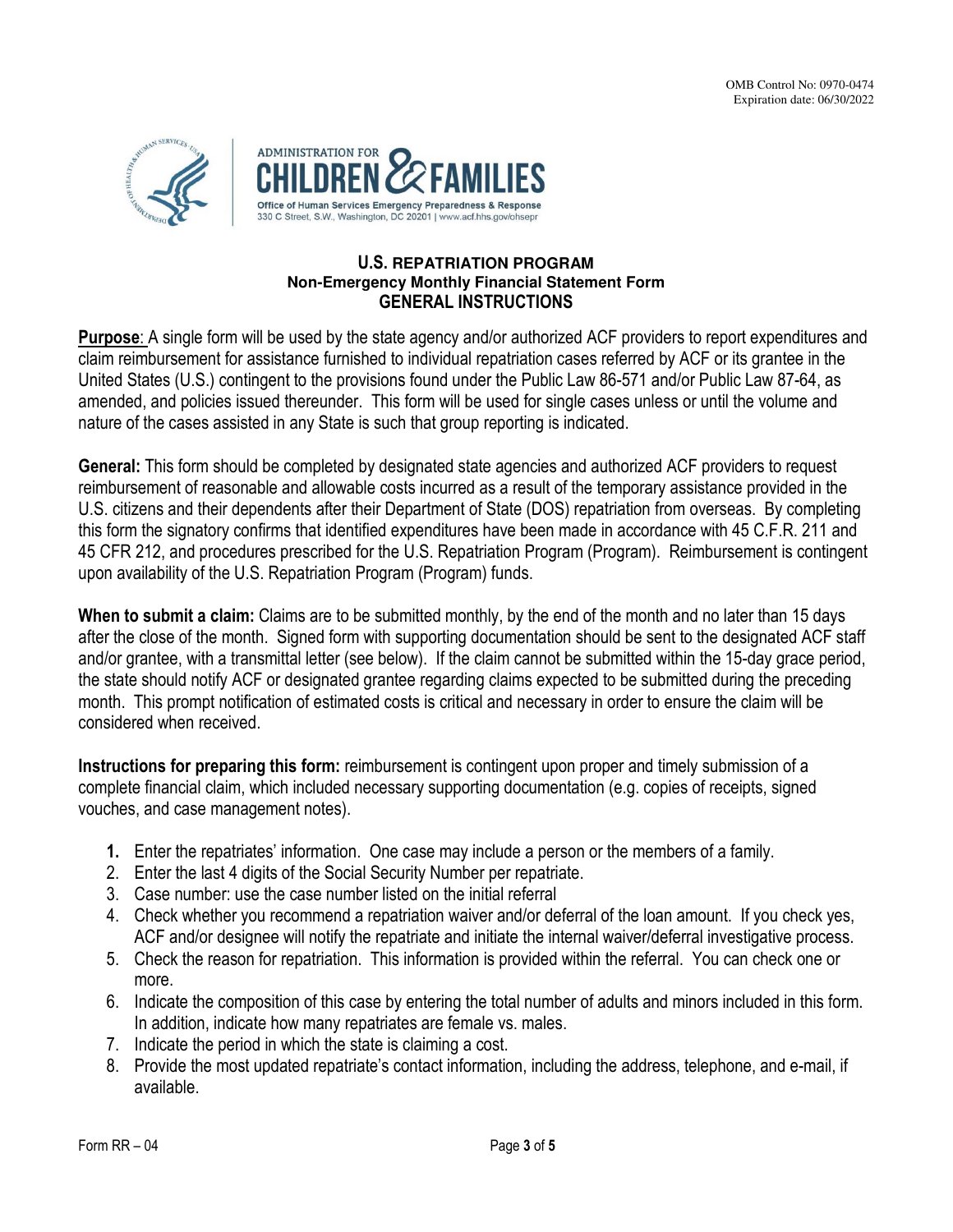- 9. Case close: enter "Y" for yes or "N" for No. Once a repatriate has their immediate needs met, the case should be closed. Prompt notification of closure should be provided in writing (e.g. via e-mail) to ACF or its designated agency. You should not wait until this form is completed to notify ACF or its designated agency that a case has been closed.
- 10. Type of claim: check the box that correlates with the type of claim submitted per case
	- i. Initial Claim: if this is the first claim submitted by the agency on this case
	- ii. Interim Claim: if the agency has submitted a previous claim on this case and expects to submit further claims.
	- iii. Final Claim: if this is the last claim the agency will submit on this case.
	- iv. Cancelation and refunds:if any item claimed as an expenditure in a previous month is later cancelled, voided, or refunded (e.g. not needed or changed in amount), it must be reported as a minus (-) expenditure and deducted from the claim. Provide a brief explanation, including reference to the period indicated on the related claim previously paid. Under certain circumstances, the agency may need to repay or reimburse ACF for the funds previously disbursed, canceled, or refunded. Instructions will be provided by authorized ACF if there is a need for reimbursement.
- 11. Expenditures include total amount on temporary assistance and administrative costs per category. Claimed expenditures should be on an as-paid basis (e.g. checks issued) during the reporting period. All expenses should be reasonable, allowable, and allocable. Reimbursement is contingent upon available resources.

Temporary assistance is defined by 42 U.S.C. 1313 as money payments, medical care, temporary shelter, transportation, and other goods and services necessary for the health or welfare of individuals (including guidance, counseling, and other welfare services), furnished to U.S. citizens and their dependents for up to 90 days. Guidance has been provided regarding temporary assistance and how and when to provide these temporary services. For more information regarding temporary assistance, please look at available repatriation program manuals and guidelines or contact ACF or its designated agency. Please see the following information regarding potential expenditures:

- a. **Transportation:** most cost efficient expense directly associated with in-state repatriate' necessary travel. For instance from port of entry (POE) to resettlement place (e.g. shelter). Supporting documentation must be attached (e.g. signed voucher for bus ticket, taxi receipt).
- b. **Hospital:** Hospital bills may be reimbursed for services provided to eligible repatriates, when not covered by other means.If other means are available but do not cover 100% of the bill, generally the Program will not pay for the uncovered expenses. For covered expenses, the Program will follow the Medicaid and/or Medicare process and rates.
- **c. Nursing Home or other authorized facility (e.g. Assisted Living Facility):** amount paid for the care of eligible repatriates. Specify daily or monthly rate, whichever is applicable. Also follow description provided under **"Hospital."**
- **d. Other Medical:** most cost efficient expense for medical costs not covered under bullets letter c and d. It may include prescribed medications. Supporting documentation, such as a copy of the paid medical receipt is required.
- **e. Children services:** expenses associated with the care of minors. Not including minors who have been under the care of Child Protective Services.